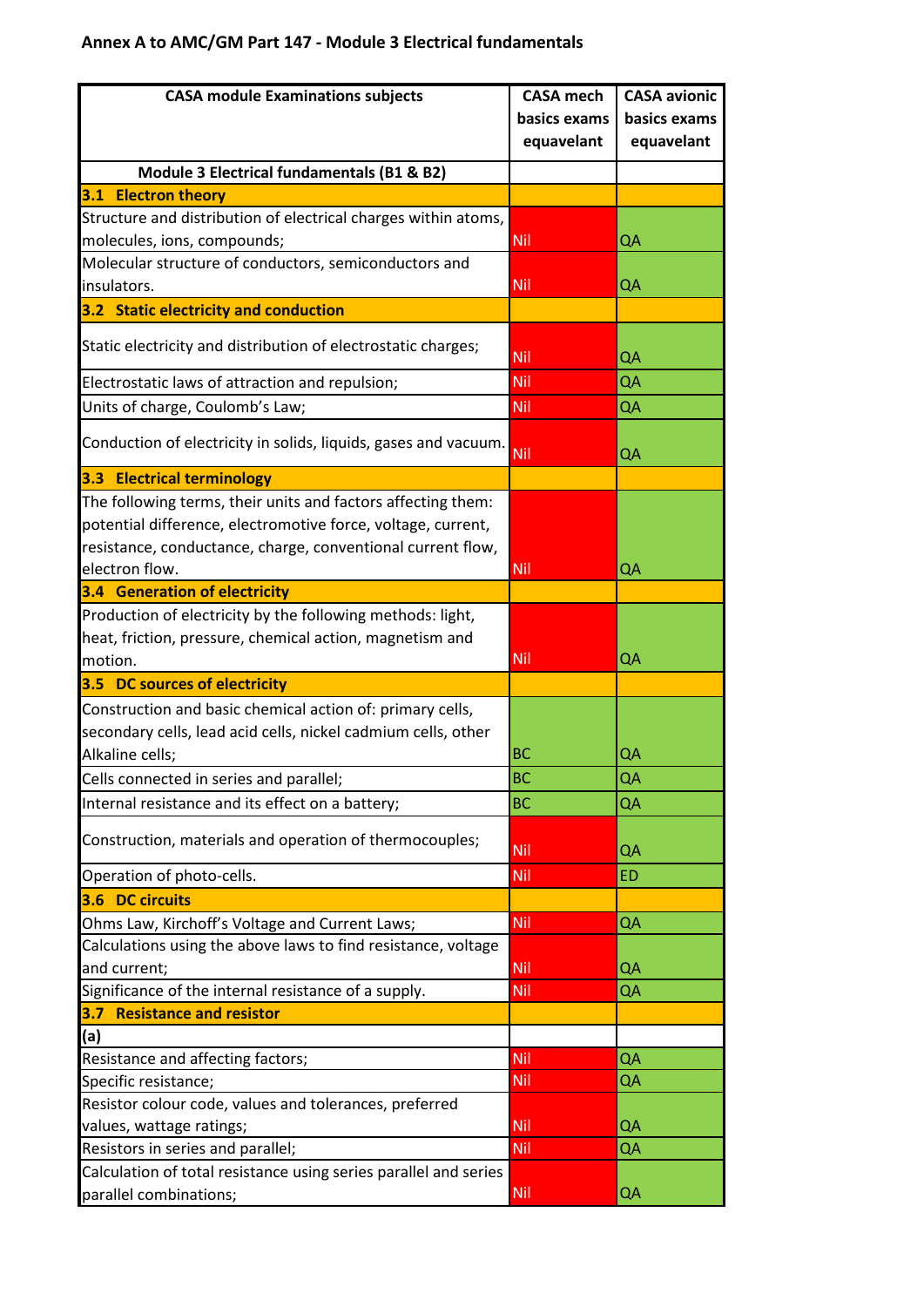| Operation and use of potentiometers and rheostats;             | <b>BC</b>  | QA |
|----------------------------------------------------------------|------------|----|
| Operation of Wheatstone Bridge;                                | Nil        | QA |
| (b)                                                            |            |    |
| Positive and negative temperature coefficient conductance;     |            |    |
|                                                                | <b>Nil</b> | QA |
| Fixed resistors, stability, tolerance and limitations, methods |            |    |
| of construction;                                               | <b>Nil</b> | QA |
| Variable resistors, thermistors, voltage dependent resistors;  |            |    |
|                                                                | Nil        | QA |
| Construction of potentiometers and rheostats;                  | Nil        | QA |
| Construction of Wheatstone Bridge.                             | Nil        | QA |
| 3.8 Power                                                      |            |    |
| Power, work and energy (kinetic and potential);                | <b>Nil</b> | QA |
| Dissipation of power by a resistor;                            | <b>Nil</b> | QA |
| Power formula;                                                 | <b>Nil</b> | QA |
| Calculations involving power, work and energy.                 | Nil        | QA |
| 3.9 Capacitance and capacitor                                  |            |    |
| Operation and function of a capacitor;                         | <b>Nil</b> | QA |
| Factors affecting capacitance area of plates, distance         |            |    |
| between plates, number of plates, dielectric and dielectric    |            |    |
| constant, working voltage, voltage rating;                     | <b>Nil</b> | QA |
| Capacitor types, construction and function;                    | <b>Nil</b> | QA |
| Capacitor colour coding;                                       | <b>Nil</b> | QA |
| Calculations of capacitance and voltage in series and parallel |            |    |
| circuits;                                                      | Nil        | QA |
| Exponential charge and discharge of a capacitor, time          |            |    |
| constants;                                                     | Nil        | QA |
| Testing of capacitors.                                         | Nil        | QA |
| 3.10 Magnetism                                                 |            |    |
| (a)                                                            |            |    |
| Theory of magnetism;                                           | <b>Nil</b> | QA |
| Properties of a magnet;                                        | <b>Nil</b> | QA |
|                                                                |            |    |
| Action of a magnet suspended in the Earth's magnetic field;    | Nil        | QA |
| Magnetisation and demagnetisation;                             | <b>Nil</b> | QA |
| Magnetic shielding;                                            | <b>Nil</b> | QA |
| Various types of magnetic material;                            | <b>Nil</b> | QA |
| Electromagnets construction and principles of operation;       | Nil        | QA |
| Hand clasp rules to determine: magnetic field around           |            |    |
| current carrying conductor.                                    | Nil        | QA |
| (b)                                                            |            |    |
|                                                                |            |    |
| Magneto-motive force, field strength, magnetic flux density,   |            |    |
| permeability, hysteresis loop, retentivity, reluctance,        |            |    |
| saturation point, eddy currents, coercive force;               | Nil        | QA |
| Precautions for care and storage of magnets.                   | Nil        | QA |
| 3.11 Inductance and inductor                                   |            |    |
| Faraday's Law;                                                 | Nil        | QA |
|                                                                |            |    |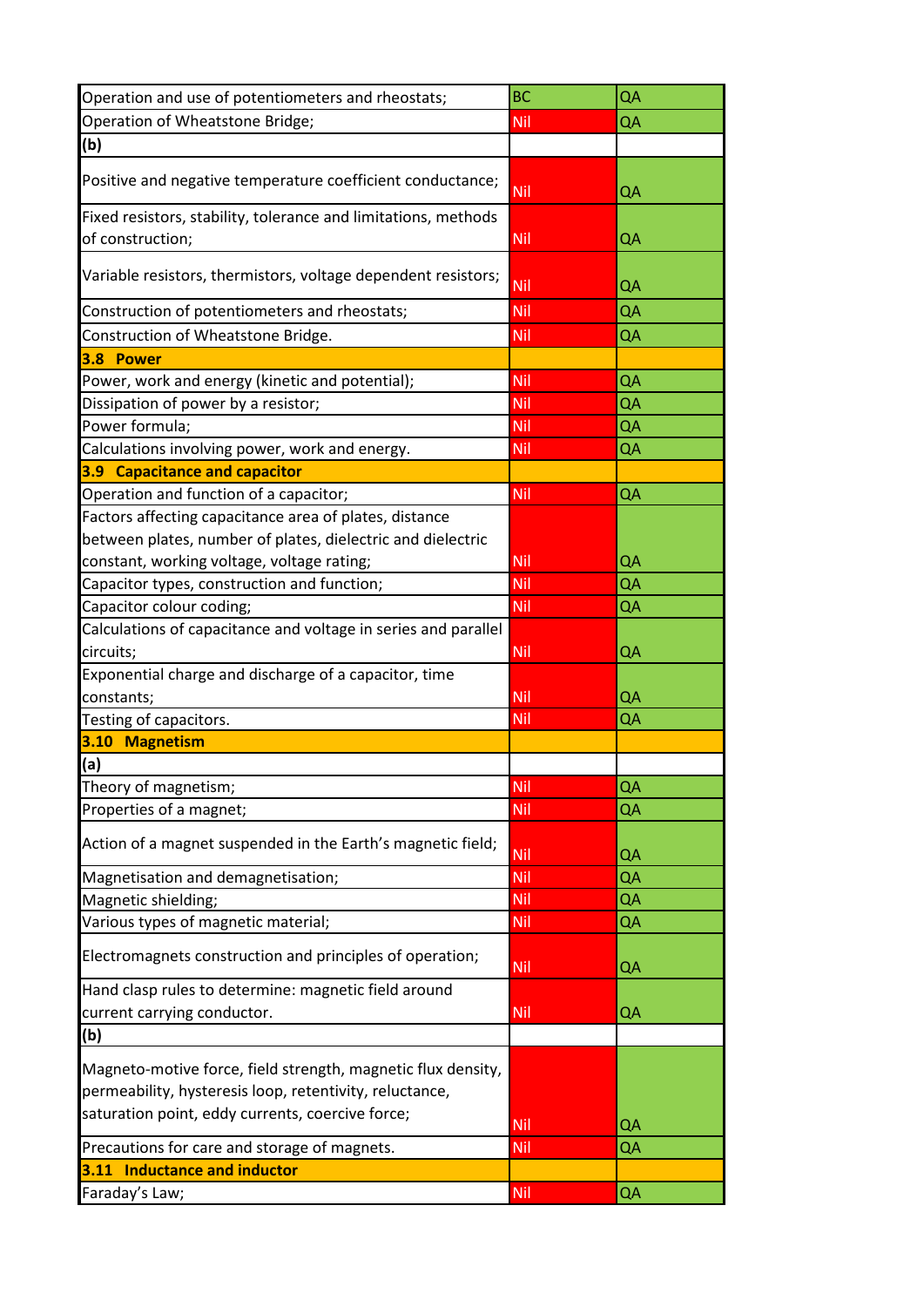| Action of inducing a voltage in a conductor moving in a        |            |           |
|----------------------------------------------------------------|------------|-----------|
| magnetic field;                                                | Nil        | QA        |
| Induction principles;                                          | Nil        | QA        |
| Effects of the following on the magnitude of an induced        |            |           |
| voltage: magnetic field strength, rate of change of flux,      |            |           |
| number of conductor turns;                                     | <b>Nil</b> | QA        |
| Mutual induction;                                              | Nil        | QA        |
| The effect the rate of change of primary current and mutual    |            |           |
| inductance has on induced voltage;                             | <b>Nil</b> | QA        |
| Factors affecting mutual inductance: number of turns in coil,  |            |           |
| physical size of coil, permeability of coil, position of coils |            |           |
| with respect to each other;                                    | Nil        | QA        |
| Lenz's Law and polarity determining rules;                     | Nil        | QA        |
| Back emf, self-induction;                                      | <b>Nil</b> | QA        |
| Saturation point;                                              | Nil        | QA        |
| Principal uses of inductors.                                   | Nil        | QA        |
| 3.12 DC motor and generator theory                             |            |           |
| Basic motor and generator theory;                              | <b>BC</b>  | QA        |
| Construction and purpose of components in DC generator;        | <b>BC</b>  | QA        |
| Operation of, and factors affecting output and direction of,   |            |           |
| current flow in DC generators;                                 | <b>BC</b>  | QA        |
| Operation of, and factors affecting output power, torque,      |            |           |
| speed and direction of rotation of DC motors;                  | BC         | QA        |
| Series wound, shunt wound and compound motors;                 | <b>BC</b>  | EB        |
| Starter generator construction.                                | <b>Nil</b> | EB        |
| 3.13 AC theory                                                 |            |           |
|                                                                |            |           |
| Sinusoidal waveform: phase, period, frequency, cycle;          | <b>Nil</b> | <b>ED</b> |
| Instantaneous, average, root mean square, peak, peak to        |            |           |
| peak current values and calculations of these values, in       |            |           |
| relation to voltage, current and power;                        | <b>Nil</b> | <b>ED</b> |
| Triangular and square waves;                                   | Nil        | <b>ED</b> |
| Single and 3 phase principles.                                 | <b>Nil</b> | <b>ED</b> |
| 3.14 Resistive (R), Capacitive (C) and Inductive (L) Circuits  |            |           |
| Phase relationship of voltage and current in L, C and R        |            |           |
| circuits, parallel, series and series parallel;                | <b>Nil</b> | QD        |
| Power dissipation in L, C and R circuits;                      | <b>Nil</b> | QD        |
| Impedance, phase angle, power factor and current               |            |           |
| calculations;                                                  | <b>Nil</b> | QD        |
| True power, apparent power and reactive power                  |            |           |
| calculations.                                                  | <b>Nil</b> | QD        |
| 3.15 Transformers                                              |            |           |
| Transformer construction principles and operation;             | <b>Nil</b> | QD        |
| Transformer losses and methods for overcoming them;            | <b>Nil</b> | QD        |
| Transformer action under load and no-load conditions;          | <b>Nil</b> | QD        |
| Power transfer, efficiency, polarity markings;                 | <b>Nil</b> | QD        |